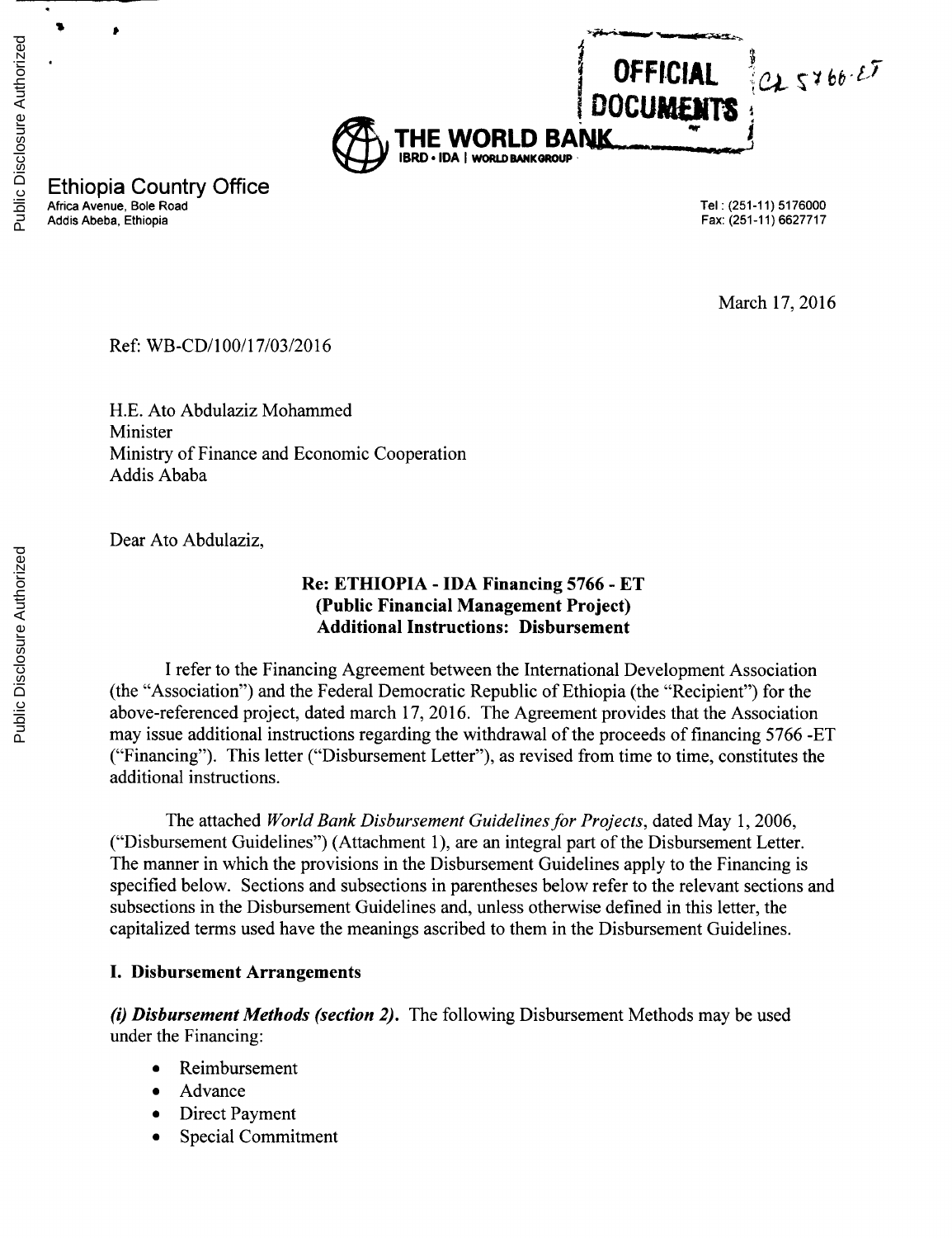$\blacktriangleright$ 

 $\bullet$ 

*(ii) Disbursement Deadline Date (subsection 3.7).* The Disbursement Deadline Date is 4 months after the Closing Date specified in the Financing Agreement. Any changes to this date will be notified **by** the Association.

*(iii) Disbursement Conditions (subsection 3.8).* Please refer to the Disbursement Condition(s) in the Financing Agreement.

#### **II. Withdrawal of Financing Proceeds**

#### *(i) Authorized Signatures (subsection 3.1).*

An authorized signatory letter in the Form attached (Attachment 2) should be furnished to the Association at the address indicated below providing the name(s) and specimen signature(s) of the official(s) authorized to sign Applications:

> The World Bank P. **0.** Box *5515* Addis Ababa, Ethiopia Attention: Carolyn Turk, Country Director

*(ii) Applications (subsections 3.2* **-** *3.3).* Please provide completed and signed (a) applications for withdrawal, together with supporting documents, and **(b)** applications for special commitments, together with a copy of the commercial bank letter of credit, to the address indicated below:

> The World Bank, Loan Department, Delta Center, 13<sup>th</sup> Floor, Upper Hill, Menengai Road, Nairobi, Kenya. Tel: 254 20 **2936 000** Attention: Loan Department

*(iii) Electronic Delivery (subsection 3.4)* The Association may permit the Recipient to electronically deliver to the Association Applications (with supporting documents) through the Association's Client Connection, web-based portal. The option to deliver Applications to the Association **by** electronic means may be effected if: (a) the Recipient has designated in writing, pursuant to the terms of subparagraph (i) of this Section, its officials who are authorized to sign and deliver Applications and to receive secure identification credentials **("SIDC")** from the Association for the purpose of delivering such Applications **by** electronic means; and **(b)** all such officials designated **by** the Recipient have registered as users of Client Connection. **If** the Association agrees, the Association will provide the Recipient with SIDC for the designated officials. Following which, the designated officials may deliver Applications electronically **by** completing Form **2380,** which is accessible through Client Connection (https://clientconnection.worldbank.org). The Recipient may continue to exercise the option of preparing and delivering Applications in paper form. The Association reserves the right and may, in its sole discretion, temporarily or permanently disallow the electronic delivery of Applications **by** the Recipient.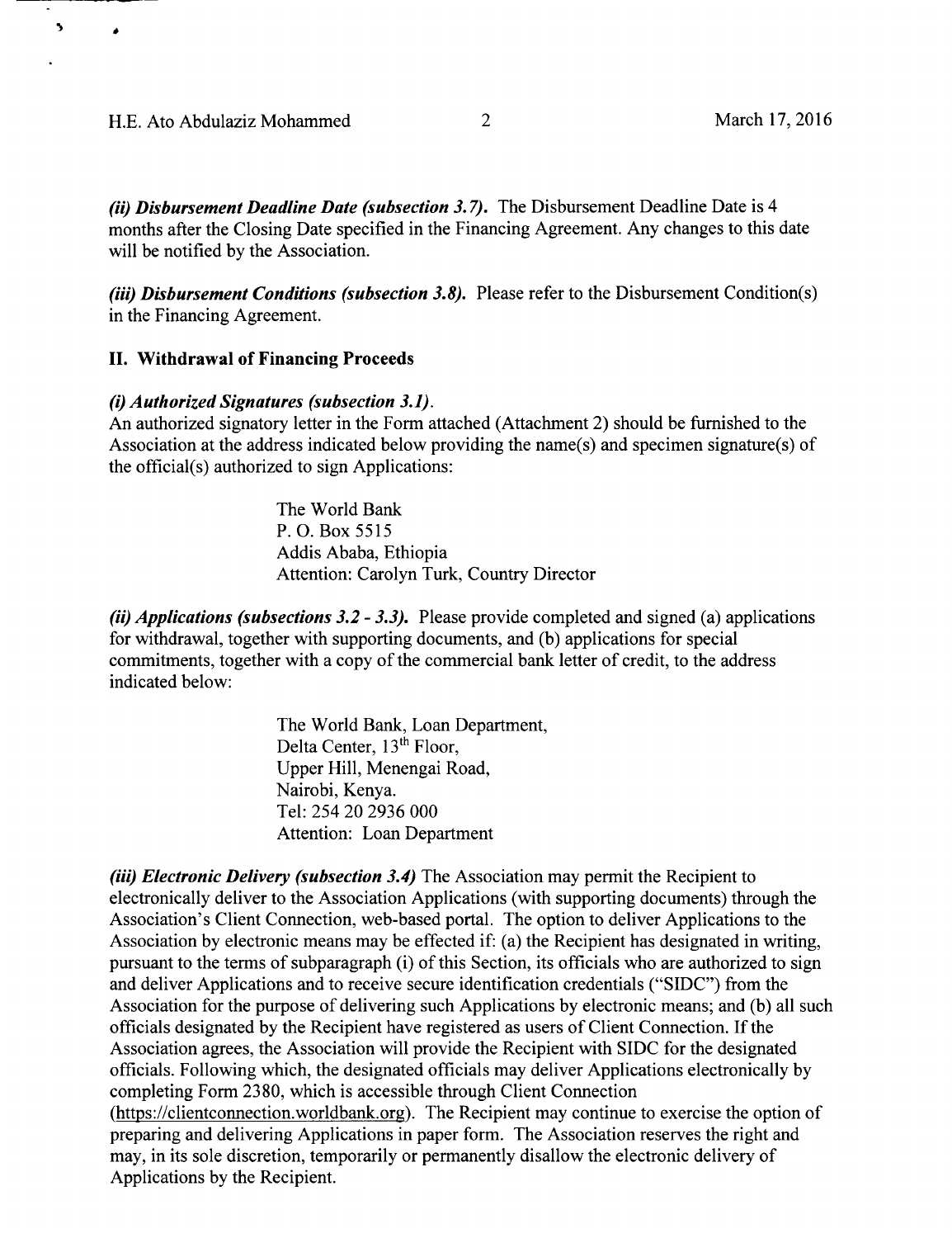*A*

 $\lambda$ 

*(iv) Terms and Conditions of Use of SIDC to Process Applications.* **By** designating officials to use **SIDC** and **by** choosing to deliver the Applications electronically, the Recipient confirms through the authorized signatory letter its agreement to: (a) abide **by** the *Terms and Conditions of Use ofSecure Identification Credentials in connection with Use of Electronic Means to Process Applications and Supporting Documentation* ("Terms and Conditions of Use of Secure Identification Credentials") provided in Attachment **3;** and **(b)** to cause such official to abide **by** those terms and conditions.

(v) Minimum Value of Applications (subsection 3.5). The Minimum Value of Applications for Direct Payments and Issuance of Special Commitments is **USD 1,000,000**

*(vi) Advances (sections 5 and 6).*

0 *0 Type of Designated Account/s] (subsection 5.3):* Segregated *D* □ *Currency of Designated Account[s] (subsection 5.4):* USD *0 0]Financial Institution at which the Designated Account/s] Will Be Opened (subsection 5.5).* National Bank of Ethiopia.

□□ *Ceiling (subsection 6.1)*: forecast for 2 quarters as provided in the quarterly Interim Financial Report.

#### **III. Reporting on Use of Financing Proceeds**

*(i) Supporting Documentation (section 4).* Supporting documentation should be provided with each application for withdrawal as set out below

## *l* 0 *For requests for Reimbursement and for reporting eligible expenditures paid from the Designated Account.*

o Interim Financial Report in the form attached (Attachment 4); o List of payments against contracts that are subject to the Association's prior review, in the form attached (Attachment *5)*

□ *For requests for Direct Payment:* records evidencing eligible expenditures, e.g., copies

of receipts, supplier invoices

*(ii) Frequency of Reporting Eligible Expenditures Paid from the Designated Account (subsection 6.3):* the period set out in the Financing Agreement for provision of Interim Financial Reports

#### **IV. Other Important Information**

For additional information on disbursement arrangements, please refer to the Disbursement Handbook available on the Association's public website at https://www.worldbank.org and its secure website "Client Connection" at https://clientconnection.worldbank.org. Print copies are available upon request.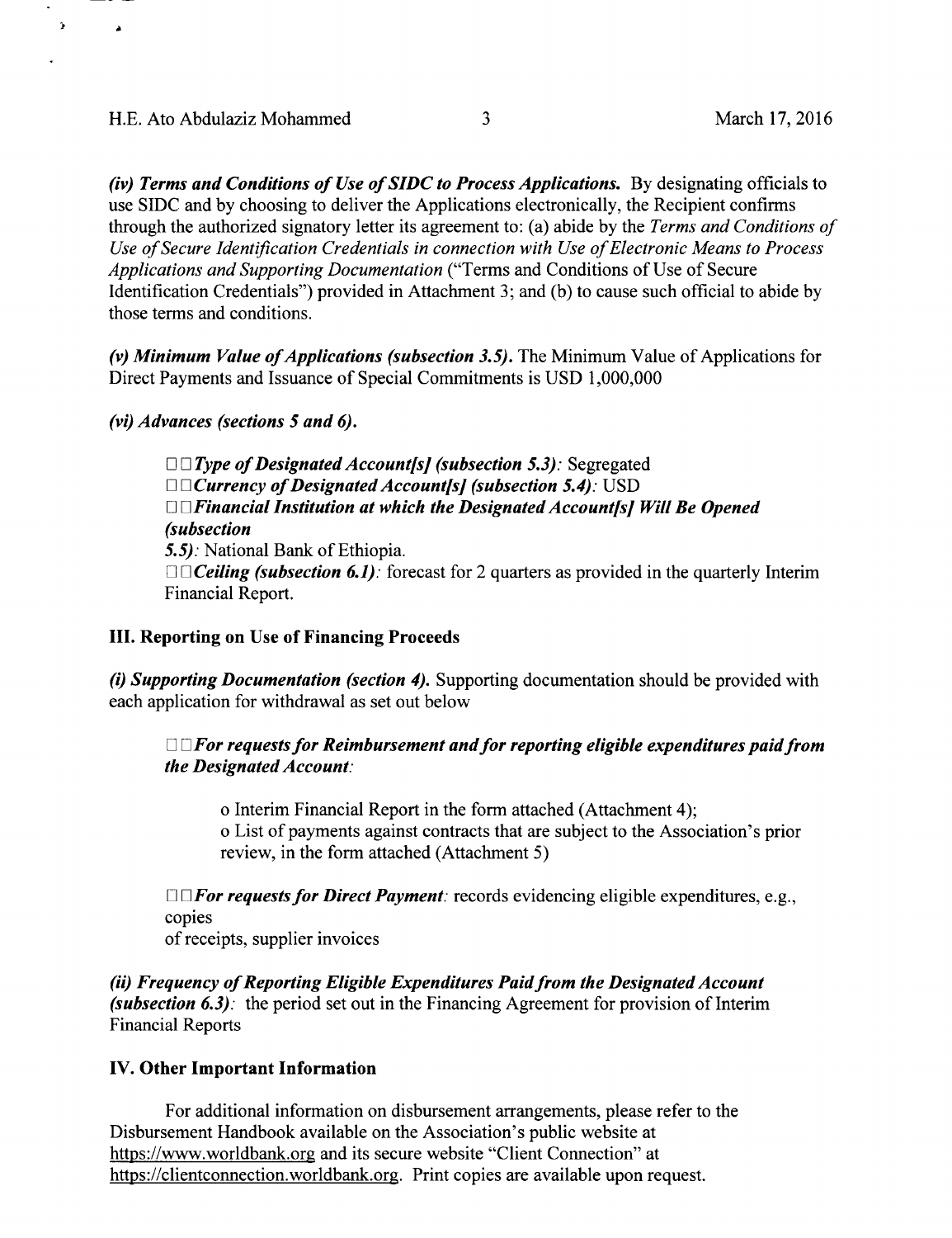#### **H.E.** Ato Abdulaziz Mohammed 4 March **17, 2016**

h

From the Client Connection website, you will be able to prepare and deliver Applications, monitor the near real-time status of the Financing, and retrieve related policy, financial, and procurement information.

**If** you have not already done so, the Association recommends that you register as a user of the Client Connection website (https://clientconnection.worldbank.org). From this website you will be able to prepare and deliver Applications, monitor the near real-time status of the Financing, and retrieve related policy, financial, and procurement information. **All** Recipient officials authorized to sign and deliver Applications **by** electronic means are required to register with Client Connection before electronic delivery can be effected. For more information about the website and registration arrangements, please contact the Association **by** email at <clientconnection@worldbank.org>.

**If** you have any queries in relation to the above, please contact Jose Janeiro, Senior Finance Officer at jianeiro@worldbank.org using the above reference.



Country Director for Ethiopia, Sudan and South Sudan Africa Region

Attachments

- **1.** *World Bank Disbursement Guidelines for Projects,* dated May **1, 2006**
- 2. Form for Authorized Signatures
- **3.** *Terms and Conditions of Use of Secure Identification Credentials in connection with Use of Electronic Means to Process Applications and Supporting Documentation,* dated March **1, 2013**
- 4. Form of insert "Interim Financial Report"
- *5.* Form of Payments Against Contracts Subject to the Bank's Prior Review
- cc: Expenditure Management and Control Program unit Ministry of Finance and Economic Cooperation Addis Ababa, Ethiopia infoemcp@mofed.gov.et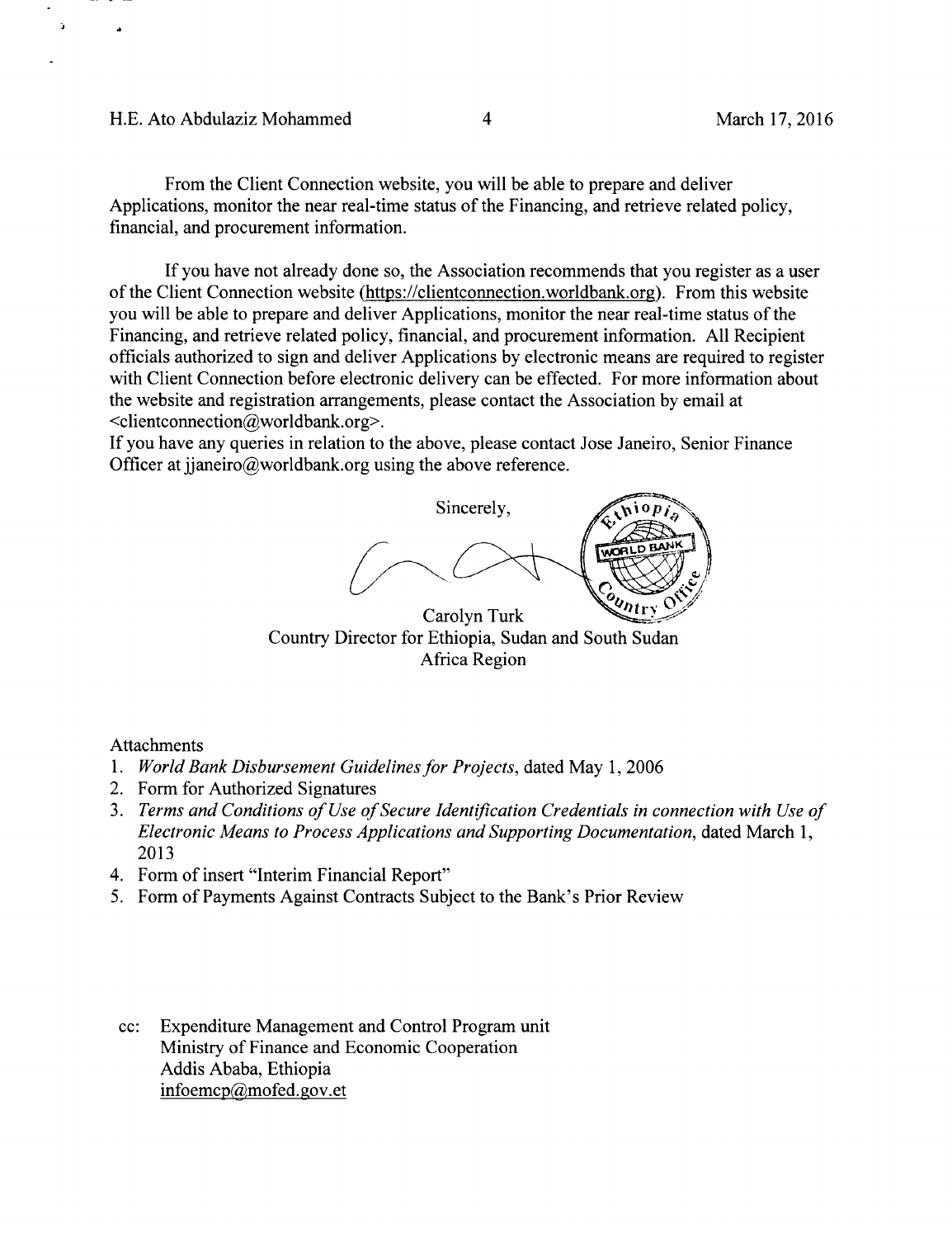Form of Authorized Signatory Letter [Letterhead] Ministry of Finance [Street address] [City] [Country]

**[DATE]**

The World Bank **1818** H Street, N.W. Washington, **D.C.** 20433 United States of America

 $\lambda$ 

 $\ddot{\phantom{a}}$ 

Attention: [Country Director]

#### **Re: ETHIOPIA -IDA Financing 5766 - ET (Public Financial Management Project)**

**I** refer to the Financing Agreement ("Agreement") between the International Development Association (the "Association") and *[name of Recipient]* (the "Recipient"), dated \_\_ **,** providing the above Financing. For the purposes of Section **2.03** of the General Conditions as defined in the Agreement, any '[one] of the persons whose authenticated specimen signatures appear below is authorized on behalf of the Recipient to sign applications for withdrawal [and applications for a special commitment] under this Financing.

For the purpose of delivering Applications to the Association, <sup>2</sup>[each] of the persons whose authenticated specimen signatures appears below is authorized on behalf of the Recipient, acting  $\frac{3}{1}$  [individually]  $\frac{1}{4}$  [iointly], to deliver Applications, and evidence in support thereof on the terms and conditions specified **by** the Association.

<sup>5</sup>[This confirms that the Recipient is authorizing such persons to accept Secure Identification Credentials **(SIDC)** and to deliver the Applications and supporting documents to

4 Instruction to the Recipient: Use this bracket **only** if several individuals must jointly sign each Application; if this is not applicable, please delete. *Please delete this footnote in final letter that is sent to the Association.*

<sup>&</sup>lt;sup>1</sup> Instruction to the Recipient: Stipulate if more than one person needs to sign Applications, and how many or which positions, and if any thresholds apply. *Please delete this footnote in final letter that is sent to the Association.*

<sup>2</sup>Instruction to the Recipient: Stipulate if more than one person needs *to jointly* sign Applications, if so, please indicate the actual number. *Please delete this footnote in final letter that is sent to the Association.*

<sup>&</sup>lt;sup>3</sup> Instruction to the Recipient: Use this bracket if any one of the authorized persons may sign; if this is not applicable, please delete. *Please delete this footnote in final letter that is sent to the Association.*

<sup>&</sup>lt;sup>5</sup> Instruction to the Recipient: Add this paragraph if the Recipient wishes to authorize the listed persons to accept Secure Identification Credentials and to deliver Applications **by** electronic means; if this is not applicable, please delete the paragraph. *Please delete this footnote in final letter that is sent to the Association.*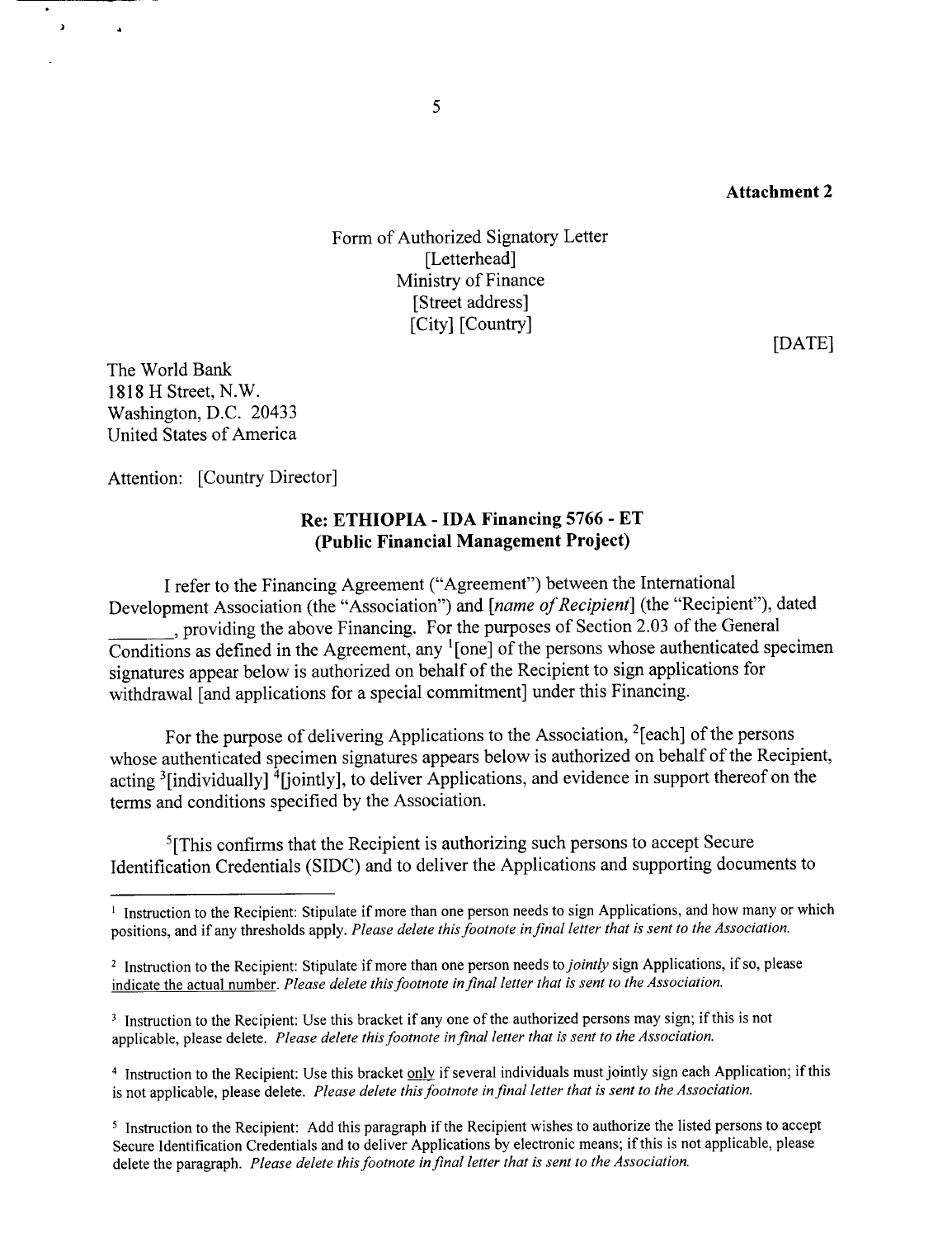the Association **by** electronic means. In full recognition that the Association shall rely upon such representations and warranties, including without limitation, the representations and warranties contained in the *Terms and Conditions of Use of Secure Identification Credentials in connection with Use of Electronic Means to Process Applications and Supporting Documentation ("Terms* and Conditions of Use of **SIDC"),** the Recipient represents and warrants to the Association that it will cause such persons to abide **by** those terms and conditions.]

This Authorization replaces and supersedes any Authorization currently in the Association records with respect to this Agreement.

| [Name], [position] | Specimen Signature: |
|--------------------|---------------------|
| [Name], [position] | Specimen Signature: |
| [Name], [position] | Specimen Signature: |

Yours truly,

/ signed **/**

[Position]

 $\lambda$ 

 $\bullet$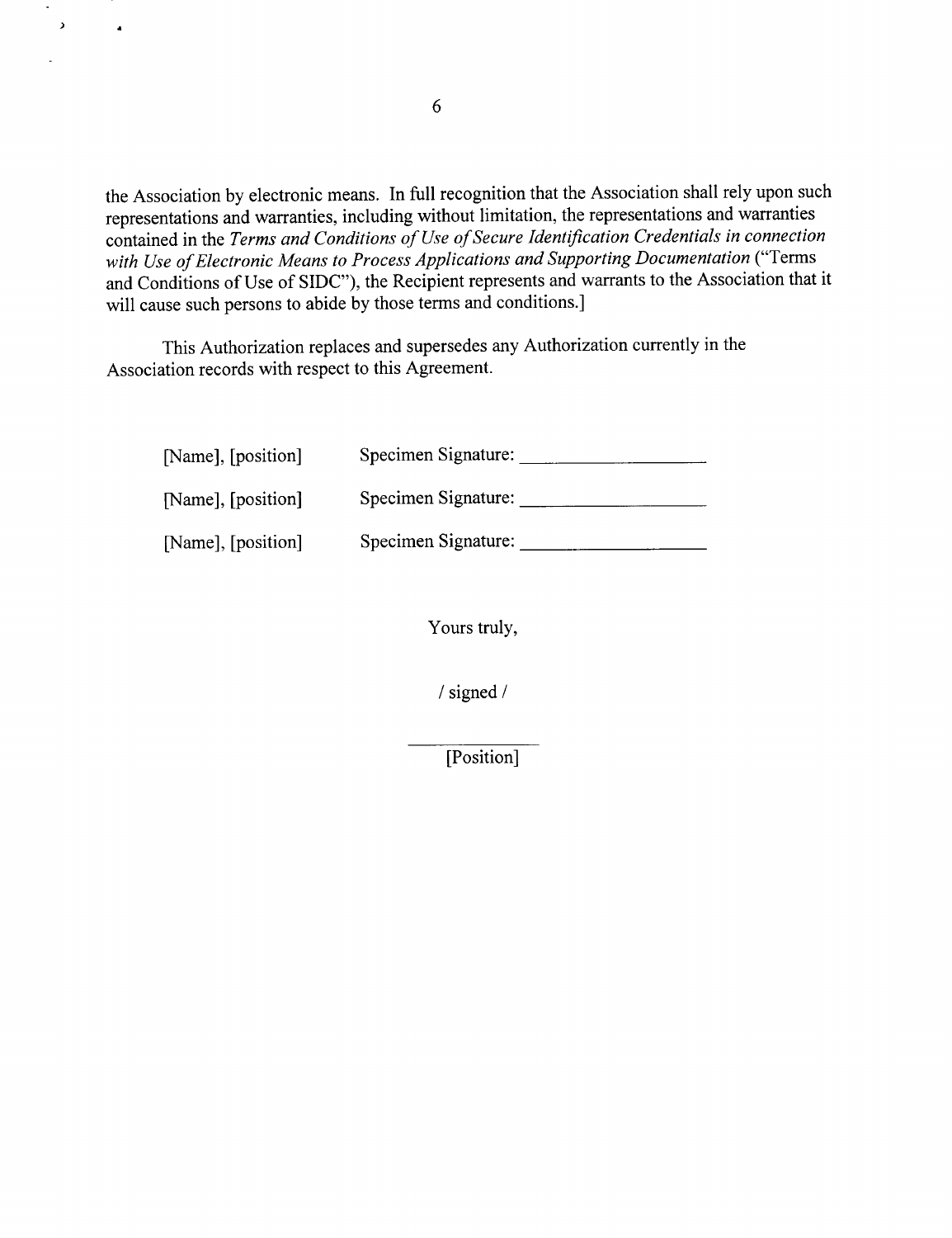## **Terms and Conditions of Use of Secure Identification Credentials in connection with Use of Electronic Means to Process Applications and Supporting Documentation**

March **1, 2013**

The World Bank (Bank)' will provide secure identification credentials **(SIDC)** to permit the Borrower<sup>2</sup> to deliver applications for withdrawal and applications for special commitments under the Agreement(s) and supporting documentation (such applications and supporting documentation together referred to in these Terms and Conditions of Use as Applications) to the Bank electronically, on the terms and conditions of use specified herein.

**SIDC** can be either: (a) hardware-based (Physical Token), or **(b)** software-based (Soft Token). The Bank reserves the right to determine which type of **SIDC** is most appropriate.

## **A. Identification of** Users

 $\lambda$ 

- **1.** The Borrower will be required to identify in a completed Authorized Signatory Letter **(ASL)** duly delivered to and received **by** the Bank each person who will be authorized to deliver Applications. The Bank will provide **SIDC** to each person identified in the **ASL** (Signatory), as provided below. The Borrower shall also immediately notify the Bank if a Signatory is no longer authorized **by** the Borrower to act as a Signatory.
- 2. Each Signatory must register as a user on the Bank's Client Connection **(CC)** website (https://clientconnection.worldbank.org) prior to receipt of his/her **SIDC.** Registration on **CC** will require that the Signatory establish a **CC** password **(CC** Password). The Signatory shall not reveal his/her **CC** Password to anyone or store or record the **CC** Password in written or other form. Upon registration as a **CC** user, the Signatory will be assigned a unique identifying account name.

## B. **Initialization of SIDC**

**1.** Prior to initialization of **SIDC by** a Signatory, the Signatory will acknowledge having read, understood and agreed to be bound **by** these Terms and Conditions of Use.

<sup>&</sup>lt;sup>1</sup> "Bank" includes IBRD and IDA.

<sup>2</sup> "Borrower" includes the borrower of an IBRD loan, **IDA** credit, or Project Preparation Facility advance and the recipient of a grant.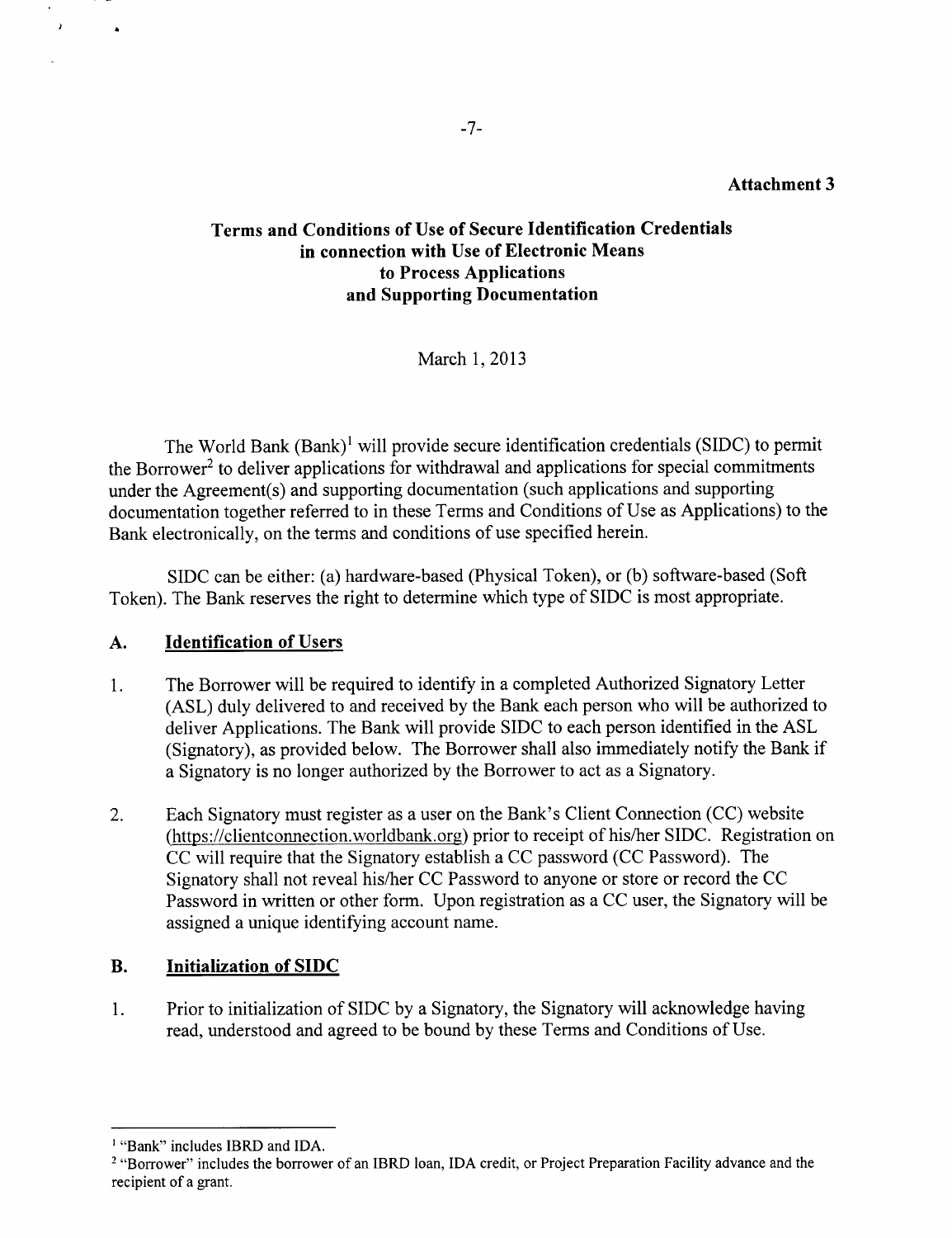- 2. Where a Physical Token is to be used, promptly upon receipt of the Physical Token, the Signatory will access **CC** using his/her account name and **CC** Password and register his/her Physical Token and set a personal identification number **(PIN)** to be used in connection with the use of his/her Physical Token, after which the Physical Token will be initialized for use **by** the Signatory exclusively for purposes of delivering Applications. Where a Soft Token is to be used, the Signatory will access **CC** using his/her account name and **CC** Password and set a personal identification number **(PIN)** to be used in connection with the use of his/her Soft Token, after which the Soft Token will be initialized for use **by** the Signatory exclusively for purposes of delivering Applications. Upon initialization of the **SIDC,** the Signatory will be a **"SIDC** User". The Bank will maintain in its database a user account (Account) for each **SIDC** User for purposes of managing the **SIDC** of the **SIDC** User. Neither the Borrower nor the **SIDC** User will have any access to the Account.
- **3.** Prior to first use of the **SIDC by** the **SIDC** User, the Borrower shall ensure that the **SIDC** User has received training materials provided **by** the Bank in use of the SIDC.

## **C.** Use of **SIDC**

 $\mathbf{I}$ 

 $\bullet$ 

- 1 **.** Use of the **SIDC** is strictly limited to use in the delivery of Applications **by** the **SIDC** User in the manner prescribed **by** the Bank in the Agreement(s) and these Terms and Conditions. Any other use of the **SIDC** is prohibited.
- 2. The Bank assumes no responsibility or liability whatsoever for any misuse of the **SIDC by** the **SIDC** User, other representatives of the Borrower, or third parties.
- **3.** The Borrower undertakes to ensure, and represents and warrants to the Bank (such representation and warranty being expressly relied upon **by** the Bank in granting **SIDC)** that each **SIDC** User understands and will abide **by,** these Terms and Conditions of Use, including without limitation the following:

#### 4. *Security*

**4.1.** The **SIDC** User shall not reveal his/her **PIN** to anyone or store or record the **PIN** in written or other form.

4.2. The **SIDC** User shall not allow anyone else to utilize his/her **SIDC** to deliver an Application to the Bank.

4.3. The **SIDC** User shall always logout from **CC** when not using the system. Failure to logout properly can create a route into the system that is unprotected.

4.4. **If** the **SIDC** User believes a third party has learned his/her **PIN** or has lost his/her Physical Token he/she shall immediately notify clientconnection@worldbank.org.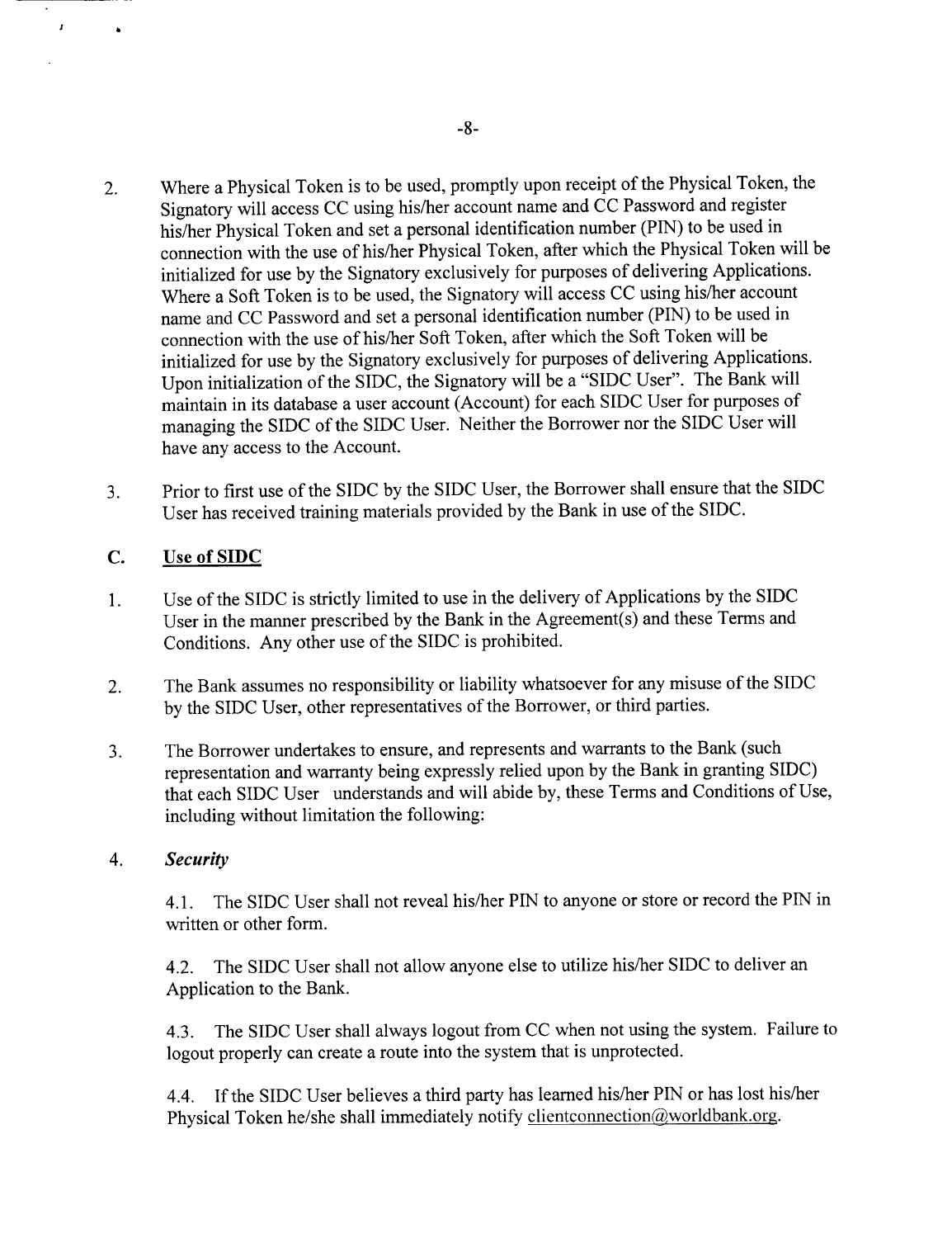4.5. The Borrower shall immediately notify the Bank at clientconnection@worldbank.org of any lost, stolen or compromised SIDC, and take other reasonable steps to ensure such **SIDC** are disabled immediately.

## **5.** *Reservation of Right to Disable SIDC*

*5.1.* The Borrower shall reserve the right to revoke the authorization of a **SIDC** User to use a **SIDC** for any reason.

**5.2.** The Bank reserves the right, in its sole discretion, to temporarily or permanently disable a **SIDC,** de-activate a **SIDC** User's Account or both.

## **6.** *Care of Physical Tokens*

 $\boldsymbol{\lambda}$ 

 $\bullet$ 

**6.1.** Physical Tokens will remain the property of the Bank.

**6.2.** The Bank will physically deliver a Physical Token to each Signatory designated to receive one in a manner to be determined **by** and satisfactory to the Bank.

**6.3.** Physical Tokens contain delicate and sophisticated instrumentation and therefore should be handled with due care, and should not be immersed in liquids, exposed to extreme temperatures, crushed or bent. Also, Physical Tokens should be kept more than five **(5)** cm from devices that generate electromagnetic radiation (EMR), such as mobile phones, phone-enabled PDAs, smart phones and other similar devices. Physical Tokens should be carried and stored separate from any EMR device. At close range (less than **5** cm), these devices can output high levels of EMR that can interfere with the proper operation of electronic equipment, including the Physical Token.

6.4. Without derogating from these Terms and Conditions of Use, other technical instructions on the proper use and care of Physical Tokens are available at http://www.rsa.com.

#### **7.** *Replacement*

**7.1.** Lost, damaged, compromised (in terms of 4.5, above) or destroyed Physical Tokens will be replaced at the expense of the Borrower.

**7.2.** The Bank reserves the right, in its sole discretion, not to replace any Physical Token in the case of misuse, or not to reactivate a **SIDC** User's Account.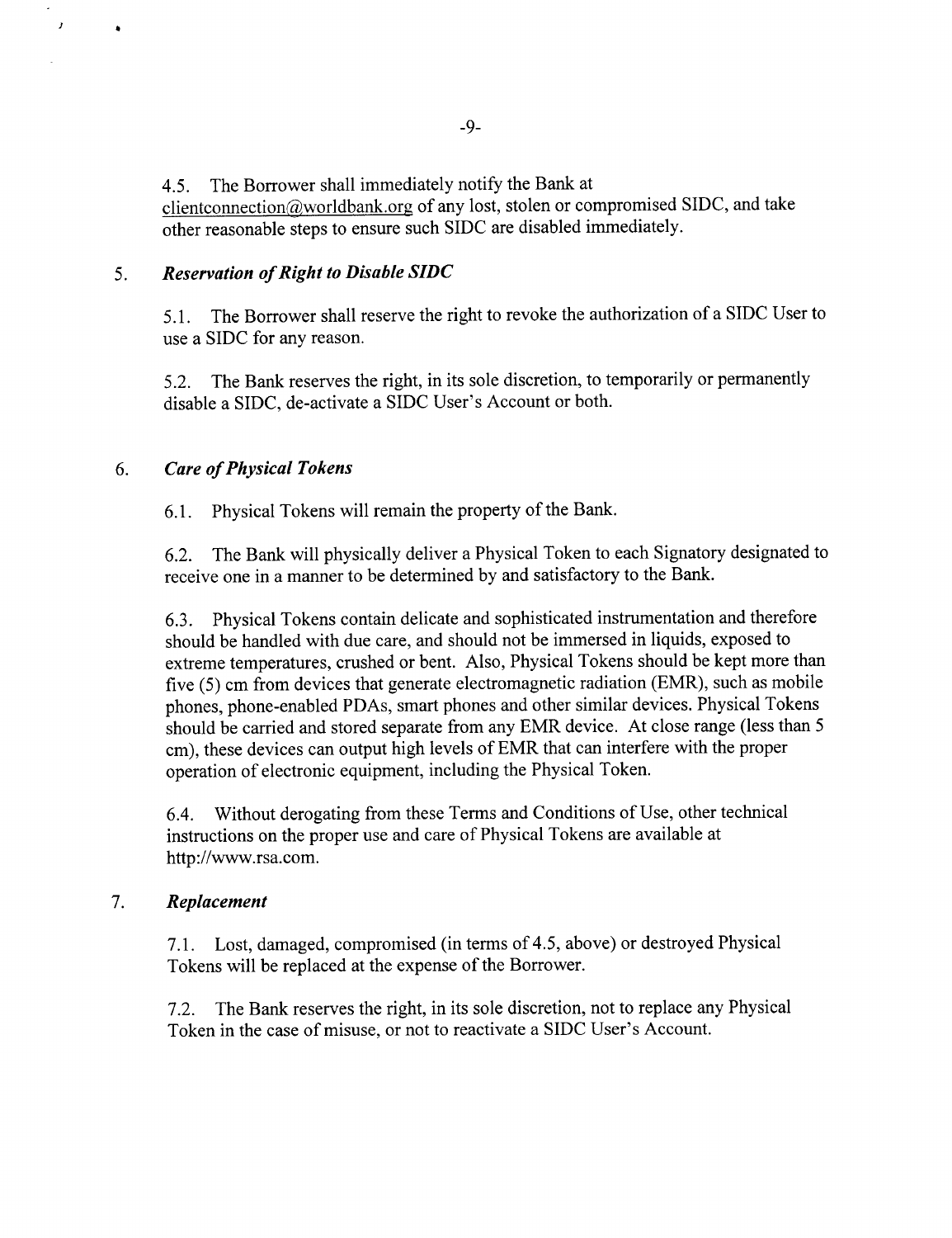**Ministry of Finance and Economic Cooperation Public Financial Management Component............... Interim Unaudited Financial Report**

#### **Content**

 $\mathcal{O}(\mathcal{F})$ 

 $\mathcal{L}$ 

Discussion **of** Financial Performance, Notes **&** Explanations Consolidated Statement of Sources and Uses **of** Fund Consolidated expenditure Summary Consolidated expenditure summary **by** category Expenditure forecast and cash requirements Fund flow pooled account Fund flow **IDA** account Statement of regional cash movement

#### **Ministry of Finance and Economic Cooperation (MOFEC)**

**Public Financial Management**

## **Discussion of Financial Performance, Notes & Explanations**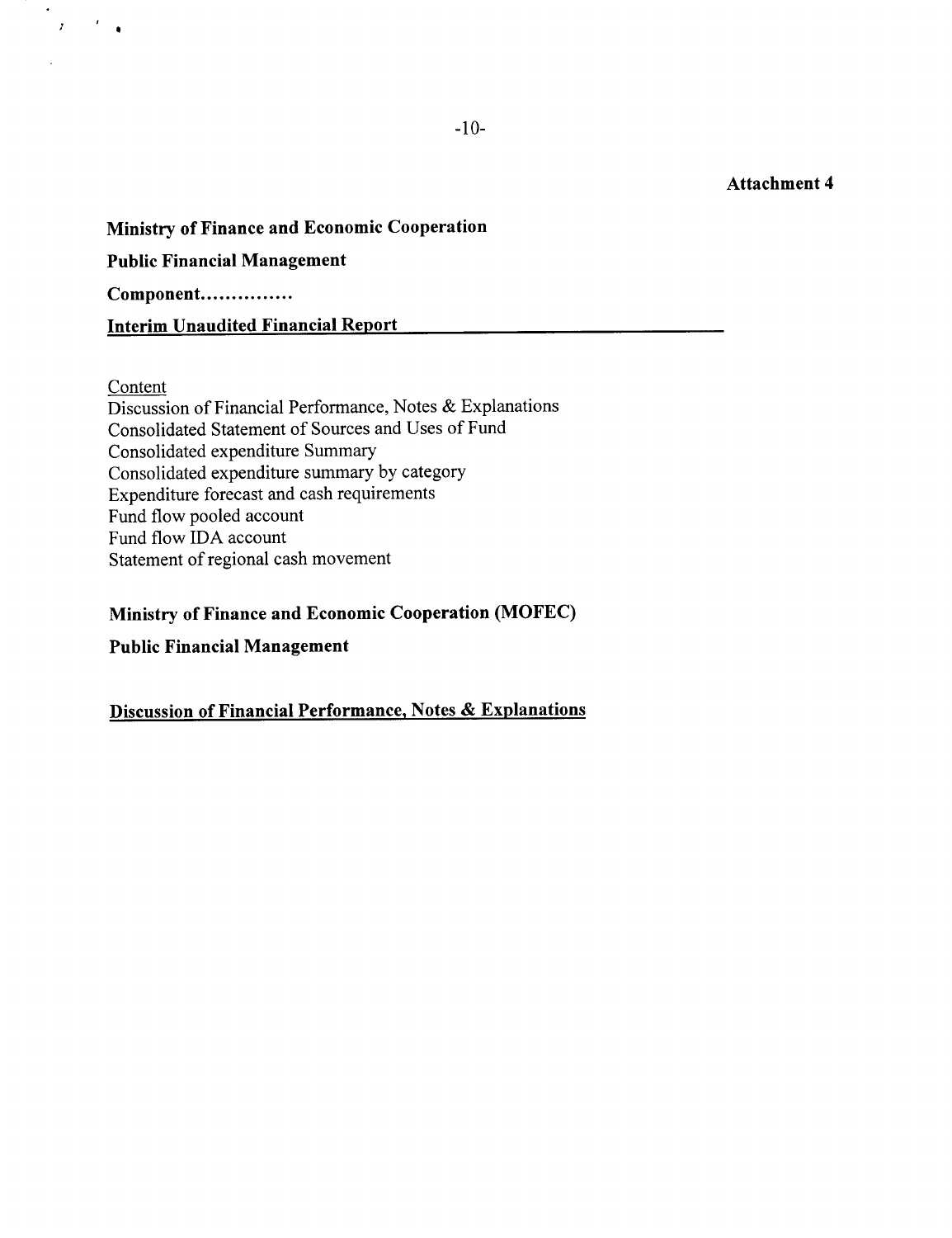| Ministry of Finance and Economic Cooperation (MOFEC)       |                          |                |             |                |  |  |  |  |
|------------------------------------------------------------|--------------------------|----------------|-------------|----------------|--|--|--|--|
| <b>Ethiopia PFM Project</b>                                |                          |                |             |                |  |  |  |  |
| <b>Sources &amp; Uses of Funds (in Ethiopian Birr/USD)</b> |                          |                |             |                |  |  |  |  |
| <b>For The Quarter Ended</b>                               |                          |                |             |                |  |  |  |  |
| <b>Cumulative</b><br>Cumulative<br><b>Current</b>          |                          |                |             |                |  |  |  |  |
|                                                            | <b>Quarter</b>           | <b>Year to</b> | (To date)   |                |  |  |  |  |
|                                                            | $(\mathbf{In}$           | date (In       | (In ETB     |                |  |  |  |  |
| <b>Particulars</b>                                         | ETB)/I                   | ETB)/II        | Birr)/II(a) | <b>Remarks</b> |  |  |  |  |
| <b>Opening Balance</b>                                     |                          |                |             |                |  |  |  |  |
|                                                            |                          |                |             |                |  |  |  |  |
| Designated Account /III                                    | -                        |                |             |                |  |  |  |  |
| <b>IDA Credit Account</b>                                  |                          |                |             |                |  |  |  |  |
| (Designated USD Acct.)                                     |                          |                |             |                |  |  |  |  |
| Pooled Birr Account at                                     |                          |                |             |                |  |  |  |  |
| Federal (see annex 1a)                                     | $\overline{\phantom{0}}$ |                |             |                |  |  |  |  |
|                                                            |                          |                |             |                |  |  |  |  |
| <b>Bank Balance at Regional</b>                            | $\blacksquare$           |                |             |                |  |  |  |  |
| Tigray Region (Birr Acct)                                  |                          |                |             |                |  |  |  |  |
|                                                            |                          |                |             |                |  |  |  |  |
| Amhara Region (Birr Acct)                                  | $\blacksquare$           |                |             |                |  |  |  |  |
|                                                            |                          |                |             |                |  |  |  |  |
| Oromia Region (Birr Acct)                                  | $\blacksquare$           |                |             |                |  |  |  |  |
|                                                            |                          |                |             |                |  |  |  |  |
| <b>SNNP Region (Birr Acct)</b>                             | $\blacksquare$           |                |             |                |  |  |  |  |
| Gambella Region (Birr Acct.)                               |                          |                |             |                |  |  |  |  |
| Benishangul Gumuz Region (                                 |                          |                |             |                |  |  |  |  |
| Birr Acct)                                                 |                          |                |             |                |  |  |  |  |
| Afar Region (Birr Acct)                                    |                          |                |             |                |  |  |  |  |
| Somali Region (Birr Acct)                                  |                          |                |             |                |  |  |  |  |
| Addis Ababa City Administration                            |                          |                |             |                |  |  |  |  |
| Dire Dawa City Administration                              |                          |                |             |                |  |  |  |  |
| (Birr Acct.)                                               |                          |                |             |                |  |  |  |  |
| Harrari Region (Birr. Acct.)                               |                          |                |             |                |  |  |  |  |
| OFAG<br><b>FPPA</b>                                        |                          |                |             |                |  |  |  |  |
| Cash On Hand Balance at                                    |                          |                |             |                |  |  |  |  |
|                                                            |                          |                |             |                |  |  |  |  |
| Federal and Regional<br>Advance at Federal and             |                          |                |             |                |  |  |  |  |
| Regional                                                   |                          |                |             |                |  |  |  |  |
| Payables at Federal and                                    |                          |                |             |                |  |  |  |  |
| Regional                                                   |                          |                |             |                |  |  |  |  |
|                                                            |                          |                |             |                |  |  |  |  |
| <b>Total Opening Balance</b>                               |                          |                |             |                |  |  |  |  |

 $\frac{1}{\sqrt{2}}$  ,  $\frac{1}{\sqrt{2}}$  ,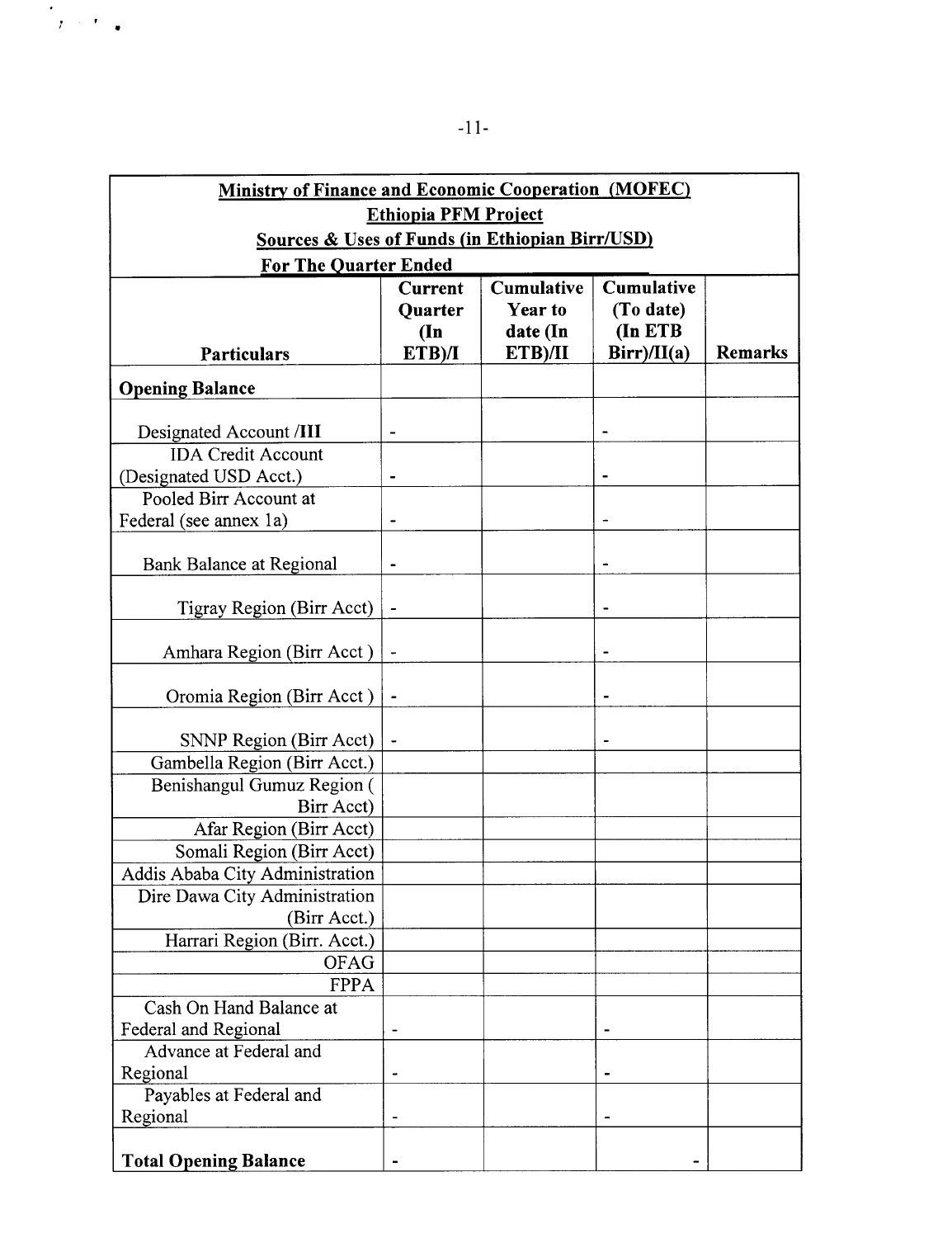$\frac{1}{\sqrt{2}}\int_{0}^{\infty}\frac{1}{2}e^{-\frac{1}{2}x}e^{-\frac{1}{2}x}dx$ 

| <b>Add: Sources</b>                                  |   |  |  |
|------------------------------------------------------|---|--|--|
|                                                      |   |  |  |
| <b>IDA</b>                                           |   |  |  |
|                                                      |   |  |  |
| <b>Total Source For the Period</b>                   |   |  |  |
| <b>Total Available Fund For The</b>                  |   |  |  |
| Period                                               |   |  |  |
| <b>Less: Program Expenditures</b>                    |   |  |  |
| (ANNEX 1)                                            |   |  |  |
|                                                      |   |  |  |
|                                                      |   |  |  |
|                                                      |   |  |  |
| <b>Total Available Fund less</b>                     |   |  |  |
| <b>Total Expenditures</b><br><b>Foreign Exchange</b> |   |  |  |
| Difference/IV                                        | ۰ |  |  |
|                                                      |   |  |  |
| <b>Net Fund Available</b>                            |   |  |  |
| <b>Ending Balance</b>                                |   |  |  |
|                                                      |   |  |  |
| Designated Account                                   |   |  |  |
| IDA Grant & Credit Account                           |   |  |  |
| (Designated USD Acct.)                               |   |  |  |
| Pooled Birr                                          |   |  |  |
| Account at Federal                                   |   |  |  |
|                                                      |   |  |  |
| <b>Bank Balance at Regional</b>                      | ÷ |  |  |
| Tigray Region (Birr Acct.)                           |   |  |  |
|                                                      |   |  |  |
| Amhara Region (Birr Acct.)                           |   |  |  |
|                                                      |   |  |  |
| Oromia Region (Birr Acct)                            |   |  |  |
|                                                      |   |  |  |
| SNNP Region (Birr Acct)                              |   |  |  |
| Gambella Region (Birr Acct.)                         |   |  |  |
| Benishangul Gumuz Region (                           |   |  |  |
| Birr Acct)                                           |   |  |  |
| Afar Region (Birr Acct)                              |   |  |  |
| Somali Region (Birr Acct)                            |   |  |  |
| Dire Dawa City Administration<br>(Birr Acct.)        |   |  |  |
| Addis Ababa City Administration                      |   |  |  |
| Harrari Region (Birr. Acct.)                         |   |  |  |
|                                                      |   |  |  |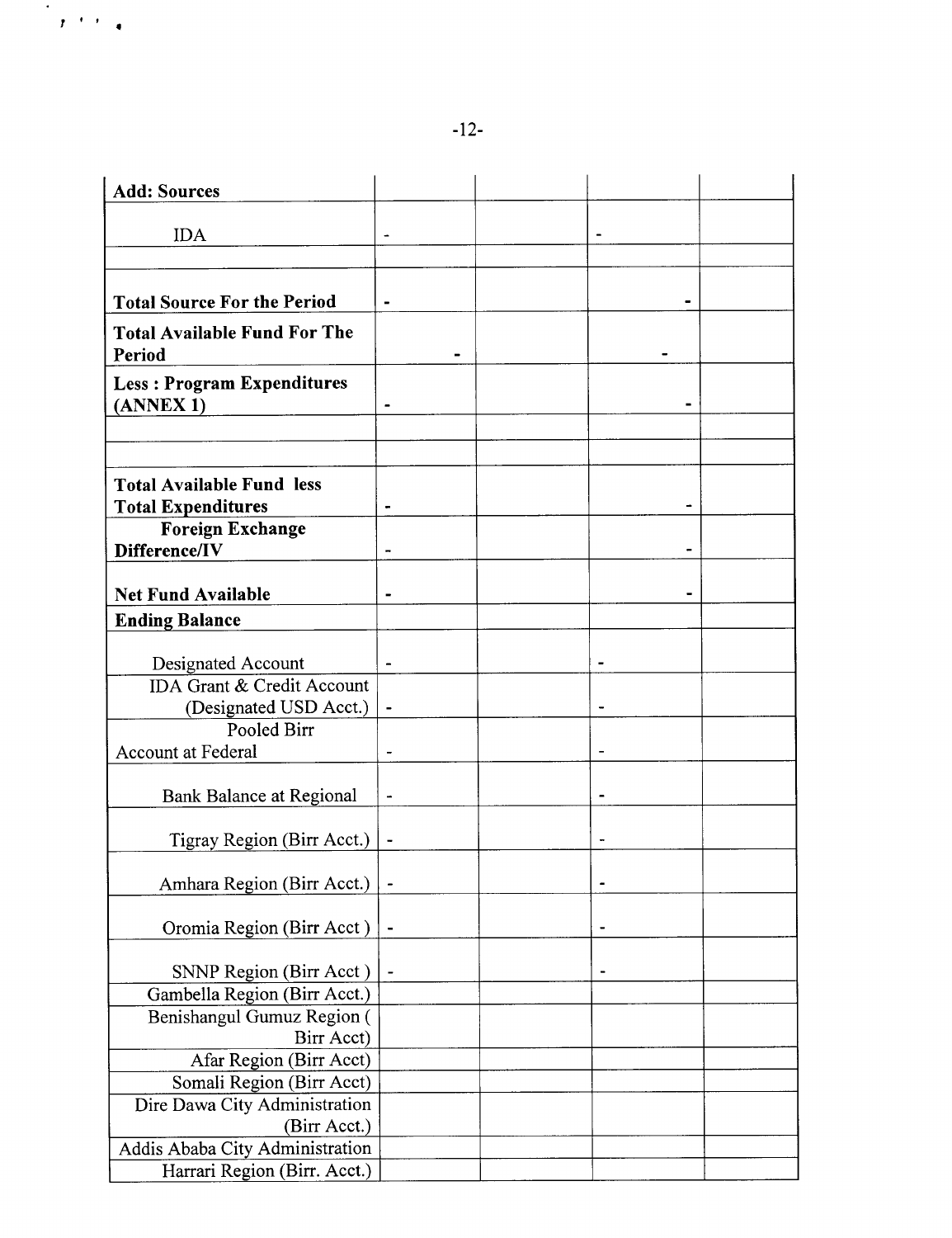| OFAG                                                                                  |             |  |  |  |  |  |
|---------------------------------------------------------------------------------------|-------------|--|--|--|--|--|
| <b>FPPA</b>                                                                           |             |  |  |  |  |  |
| Cash On Hand Balance at                                                               |             |  |  |  |  |  |
| Federal and Regional                                                                  |             |  |  |  |  |  |
| Advance at Federal and                                                                |             |  |  |  |  |  |
| Regional                                                                              |             |  |  |  |  |  |
| Payables at Federal and                                                               |             |  |  |  |  |  |
| Regional                                                                              |             |  |  |  |  |  |
|                                                                                       |             |  |  |  |  |  |
| <b>Total Ending Balance</b>                                                           |             |  |  |  |  |  |
| <b>NOTES:</b>                                                                         |             |  |  |  |  |  |
| I - The amounts are drawn from the ledger accounts of the program                     |             |  |  |  |  |  |
|                                                                                       |             |  |  |  |  |  |
| II - Program of the fiscal year                                                       |             |  |  |  |  |  |
| II(a) - Program to date (for the whole life of                                        |             |  |  |  |  |  |
| the project)                                                                          |             |  |  |  |  |  |
| III- The following rates were used for conversion: 1US Dollar=XX Birr (Separately for |             |  |  |  |  |  |
| opening and closing balances of DA)                                                   |             |  |  |  |  |  |
| IV - The gain or loss on exchange rate is determined by the rate prevailing           |             |  |  |  |  |  |
| at the reporting date.                                                                |             |  |  |  |  |  |
|                                                                                       |             |  |  |  |  |  |
|                                                                                       |             |  |  |  |  |  |
|                                                                                       |             |  |  |  |  |  |
|                                                                                       |             |  |  |  |  |  |
|                                                                                       |             |  |  |  |  |  |
| Prepared                                                                              |             |  |  |  |  |  |
| $\mathbf{B} \mathbf{y}$                                                               | Approved By |  |  |  |  |  |
|                                                                                       |             |  |  |  |  |  |
| Signature                                                                             | Signature   |  |  |  |  |  |
|                                                                                       |             |  |  |  |  |  |
| Date                                                                                  |             |  |  |  |  |  |
|                                                                                       | Date        |  |  |  |  |  |
|                                                                                       |             |  |  |  |  |  |
|                                                                                       |             |  |  |  |  |  |

 $\frac{1}{\sqrt{2}}$ 

 $\langle\langle\cdot\rangle\rangle_{\rm c}$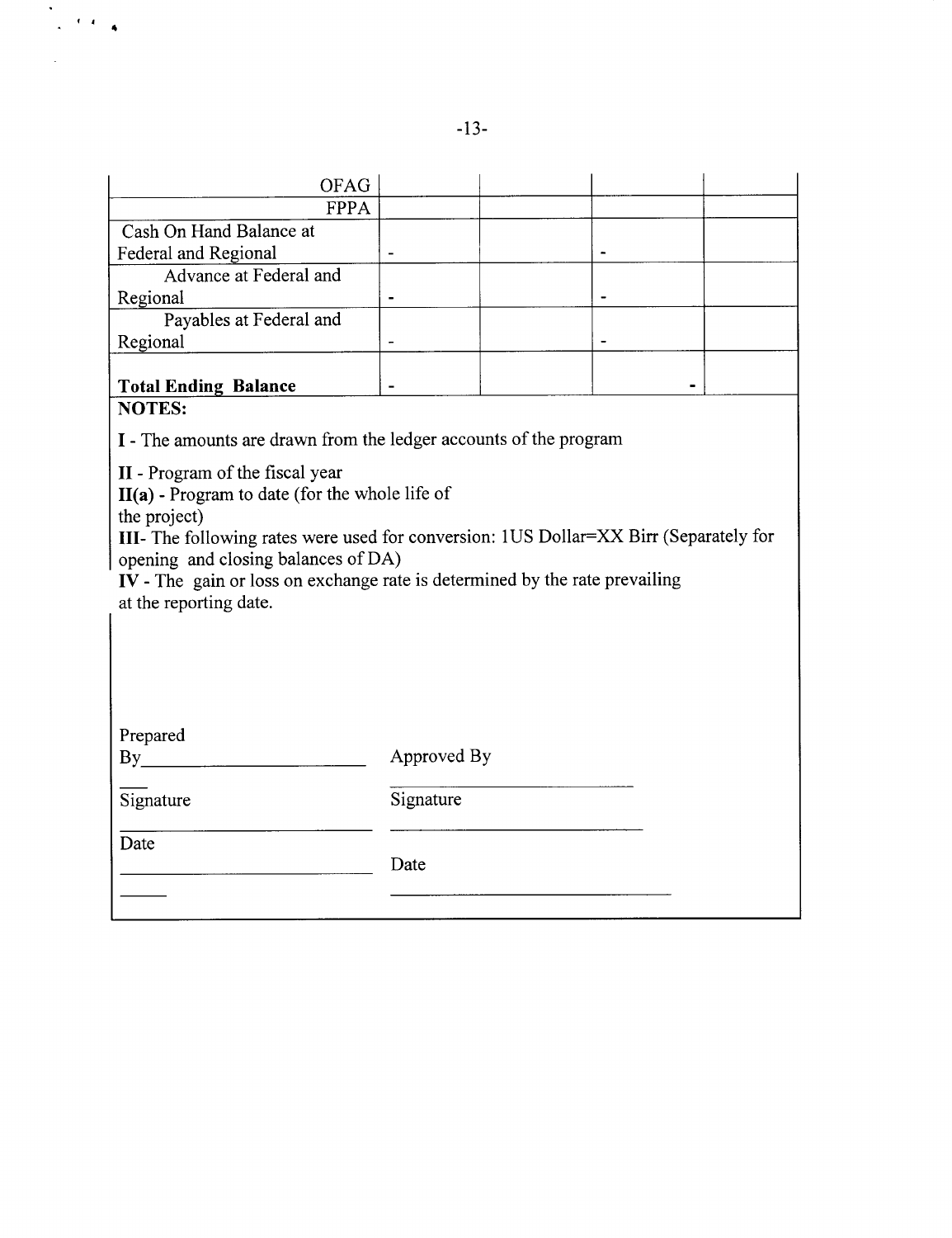| Ministry of Finance and Economic Cooperation (MoFEC)<br><b>Ethiopia PFM Project</b><br>Consolidated Expenditures Summary (in Ethiopia Birr) and (in USD) |                                                  |                                              |                               |                               |                               |                                                  |                                                 |                                     |
|----------------------------------------------------------------------------------------------------------------------------------------------------------|--------------------------------------------------|----------------------------------------------|-------------------------------|-------------------------------|-------------------------------|--------------------------------------------------|-------------------------------------------------|-------------------------------------|
|                                                                                                                                                          |                                                  | For The Quarter Ended                        |                               |                               |                               |                                                  |                                                 |                                     |
| Particulars                                                                                                                                              | Annu<br>al<br><b>Budge</b><br>$\mathbf t$<br>(1) | 1 <sub>st</sub><br>Quarte<br>r<br>Exp<br>(2) | 2nd<br>quarte<br>r Exp<br>(3) | 3rd<br>quarte<br>r Exp<br>(4) | 4th<br>quarte<br>r Exp<br>(5) | <b>Total</b><br>Exp<br>for<br>the<br>year<br>(6) | Variance<br>/Remainin<br>g Budget/<br>$(1-6)=7$ | $%$ of<br>utilizatio<br>$\mathbf n$ |
| <b>Expenditures</b> (Applications)                                                                                                                       |                                                  |                                              |                               |                               |                               |                                                  |                                                 |                                     |
| <b>Component 1: Expenditure</b><br>management and information<br>system support                                                                          |                                                  |                                              |                               |                               |                               |                                                  |                                                 |                                     |
| 1.1 Supporting IBEX/IFMIS                                                                                                                                |                                                  |                                              |                               |                               |                               |                                                  |                                                 |                                     |
| 1.2Support the project<br>management office                                                                                                              |                                                  |                                              |                               |                               |                               |                                                  |                                                 |                                     |
| 1.3. PFM system strengthening                                                                                                                            |                                                  |                                              |                               |                               |                               |                                                  |                                                 |                                     |
| <b>Sub Total Component 1</b>                                                                                                                             |                                                  |                                              |                               |                               |                               |                                                  |                                                 |                                     |
| <b>Component 2: strengthening</b><br><b>Accountability Institutions</b>                                                                                  |                                                  |                                              |                               |                               |                               |                                                  |                                                 |                                     |
| 2.1 Strengthening Procurement<br>and property management                                                                                                 |                                                  |                                              |                               |                               |                               |                                                  |                                                 |                                     |
| 2.2 Capacity Building to<br>oversight function                                                                                                           |                                                  |                                              |                               |                               |                               |                                                  |                                                 |                                     |
| 2.3 Development of the<br>accountancy profession                                                                                                         |                                                  |                                              |                               |                               |                               |                                                  |                                                 |                                     |
| 2.4. support for strengthening<br>fraud and corruption systems                                                                                           |                                                  |                                              |                               |                               |                               |                                                  |                                                 |                                     |
| Sub Total component 2                                                                                                                                    |                                                  |                                              |                               |                               |                               |                                                  |                                                 |                                     |
|                                                                                                                                                          |                                                  |                                              |                               |                               |                               |                                                  |                                                 |                                     |
| <b>Component 3: Program</b><br>management and Monitoring<br>and Evaluation                                                                               |                                                  |                                              |                               |                               |                               |                                                  |                                                 |                                     |
| 3.1 Program management and<br>coordination                                                                                                               |                                                  |                                              |                               |                               |                               |                                                  |                                                 |                                     |
| 3.2 monitoring and evaluation                                                                                                                            |                                                  |                                              |                               |                               |                               |                                                  |                                                 |                                     |
| Sub Total component 3                                                                                                                                    |                                                  |                                              |                               |                               |                               |                                                  |                                                 |                                     |
|                                                                                                                                                          |                                                  |                                              |                               |                               |                               |                                                  |                                                 |                                     |

 $\mathbf{C} \in \mathbb{C}$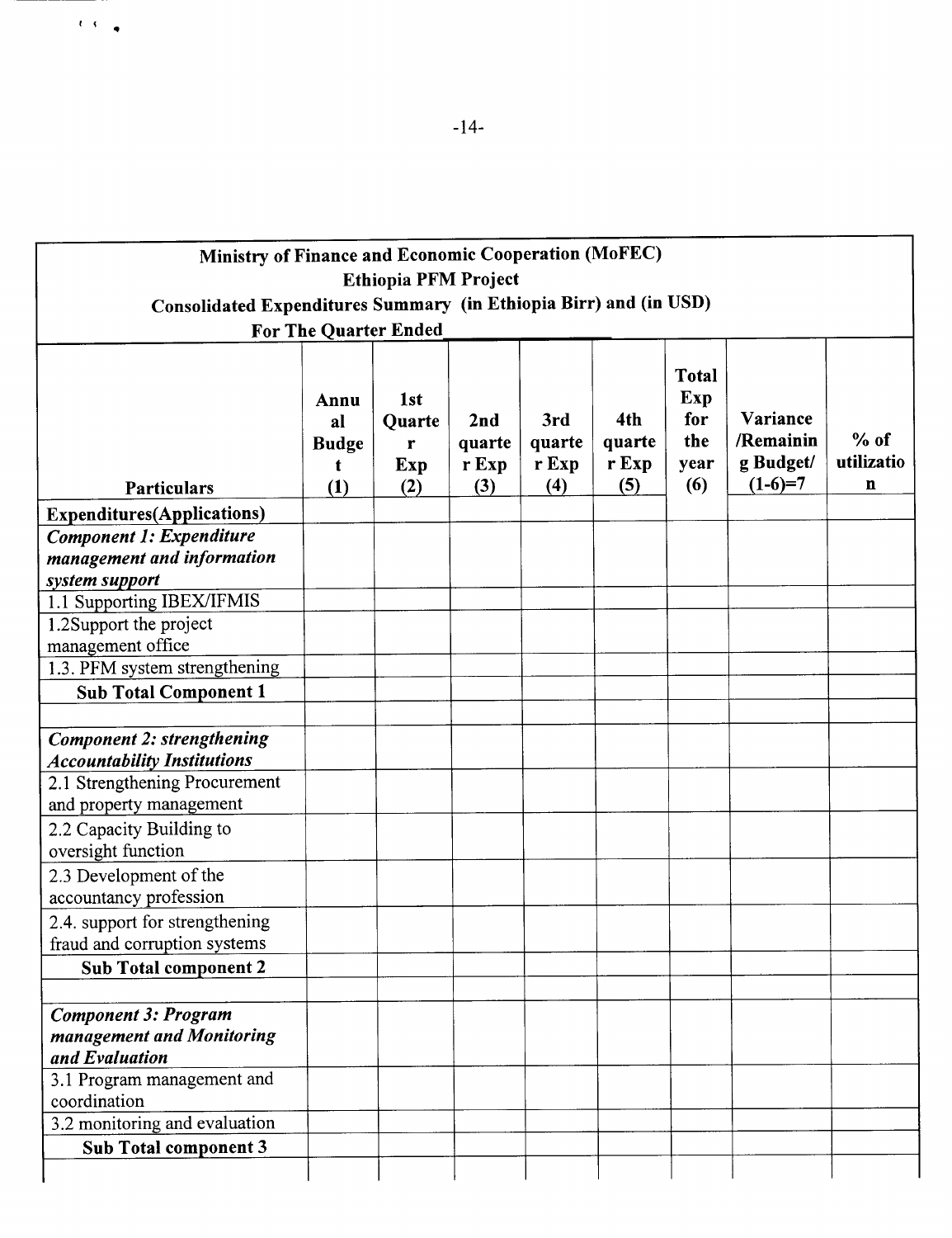| <b>Grand Total of the Project</b> |           |  |  |  |
|-----------------------------------|-----------|--|--|--|
|                                   |           |  |  |  |
|                                   |           |  |  |  |
|                                   |           |  |  |  |
| Prepared                          |           |  |  |  |
| By                                | Approved  |  |  |  |
| Signature                         | By        |  |  |  |
|                                   | Signature |  |  |  |
|                                   |           |  |  |  |
| Date                              | Date      |  |  |  |
|                                   |           |  |  |  |
|                                   |           |  |  |  |

*-15-*

 $\begin{array}{c} \bullet \\ \bullet \\ \bullet \end{array} \qquad \begin{array}{c} \bullet \\ \bullet \end{array} \qquad \begin{array}{c} \bullet \\ \bullet \end{array}$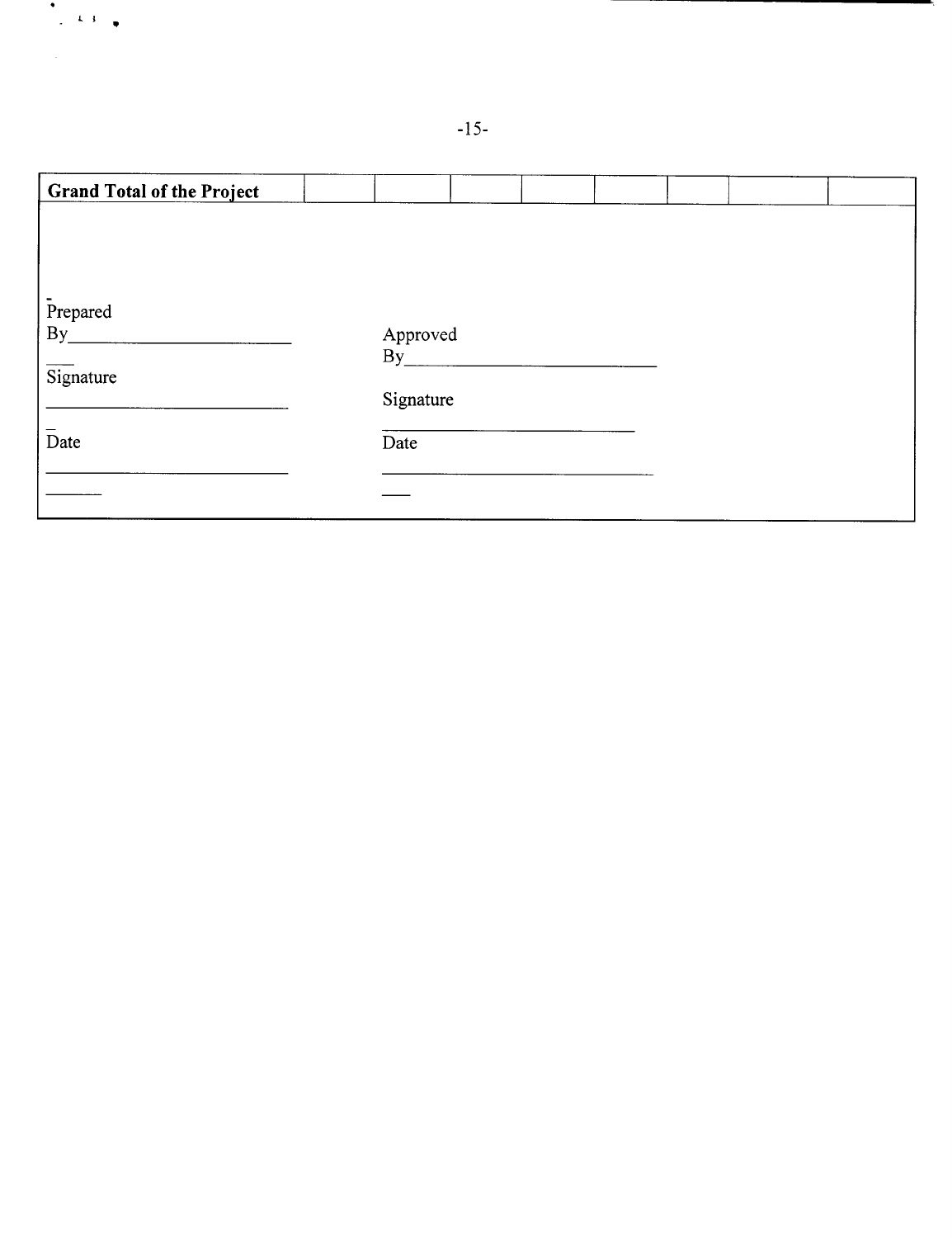|                                                                            | Ministry of Finance and Economic Cooperation |            |  |  |  |  |  |
|----------------------------------------------------------------------------|----------------------------------------------|------------|--|--|--|--|--|
| <b>Ethiopia PFM Project</b>                                                |                                              |            |  |  |  |  |  |
| Expenditures Forecasts & Cash Requirements (In Ethiopia Birr & USD)        |                                              |            |  |  |  |  |  |
| <b>Particulars</b>                                                         |                                              |            |  |  |  |  |  |
| <b>Expenditures for the next Six Months</b>                                | <b>ETB</b>                                   | <b>USD</b> |  |  |  |  |  |
| Expenditure management and information support system                      |                                              |            |  |  |  |  |  |
|                                                                            |                                              |            |  |  |  |  |  |
|                                                                            |                                              |            |  |  |  |  |  |
| <b>Strengthening Accountability Institutions</b>                           |                                              |            |  |  |  |  |  |
|                                                                            |                                              |            |  |  |  |  |  |
|                                                                            |                                              |            |  |  |  |  |  |
|                                                                            |                                              |            |  |  |  |  |  |
|                                                                            |                                              |            |  |  |  |  |  |
| Program management and Monitoring and Evaluation                           |                                              |            |  |  |  |  |  |
|                                                                            |                                              |            |  |  |  |  |  |
|                                                                            |                                              |            |  |  |  |  |  |
| <b>Total Expenditures for the next Six Months</b>                          |                                              |            |  |  |  |  |  |
| <b>Ending cash Balance</b>                                                 |                                              |            |  |  |  |  |  |
| Special Account                                                            |                                              |            |  |  |  |  |  |
| Pooled Birr Account                                                        |                                              |            |  |  |  |  |  |
| Balance at Federal implementers and regional Bank A/C                      |                                              |            |  |  |  |  |  |
| Cash On Hand Balance at regional                                           |                                              |            |  |  |  |  |  |
| <b>Total Ending Balance</b>                                                |                                              |            |  |  |  |  |  |
| <b>Cash Requirements for The Next Six Months</b>                           |                                              |            |  |  |  |  |  |
| <b>Contribution from Donors</b>                                            |                                              |            |  |  |  |  |  |
| <b>IDA</b>                                                                 |                                              |            |  |  |  |  |  |
|                                                                            |                                              |            |  |  |  |  |  |
| <b>Total Contribution from Donors</b>                                      |                                              |            |  |  |  |  |  |
| Note:- The Exchange rate used is the rate prevailing at the reporting date |                                              |            |  |  |  |  |  |
|                                                                            |                                              |            |  |  |  |  |  |
|                                                                            |                                              |            |  |  |  |  |  |
|                                                                            | Approved                                     |            |  |  |  |  |  |
| Prepared By                                                                | By                                           |            |  |  |  |  |  |
|                                                                            | Signature                                    |            |  |  |  |  |  |
| Signature                                                                  | Date                                         |            |  |  |  |  |  |
|                                                                            |                                              |            |  |  |  |  |  |
|                                                                            |                                              |            |  |  |  |  |  |
|                                                                            |                                              |            |  |  |  |  |  |

þ

 $\hat{\mathbf{L}}=\hat{\mathbf{S}}$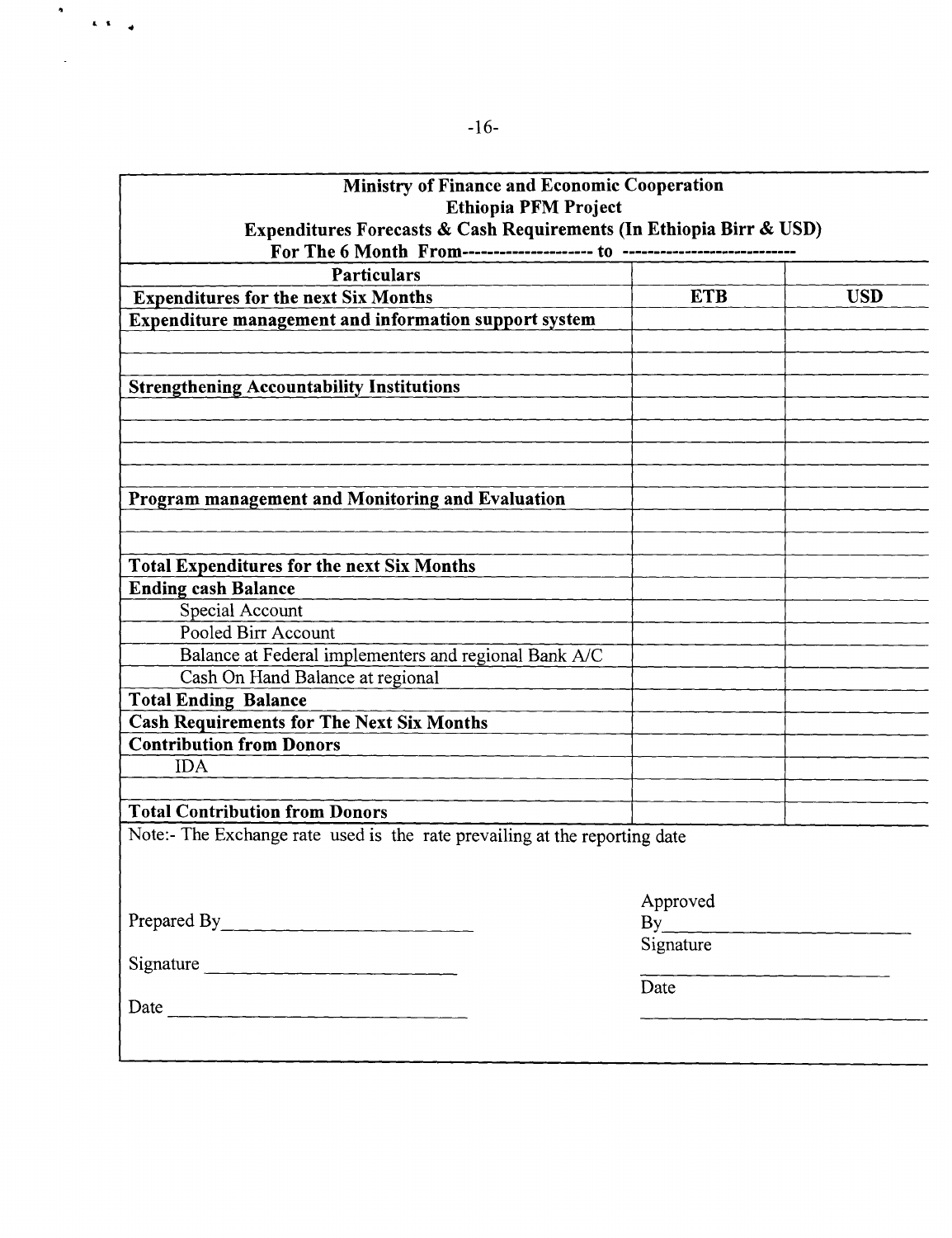| Ministry of Finance and Economic Cooperation<br><b>Ethiopia PFM Project</b><br>Fund flow statement Pooled Bank a/c __ (Birr)                         |                          |                                                        |  |  |  |  |
|------------------------------------------------------------------------------------------------------------------------------------------------------|--------------------------|--------------------------------------------------------|--|--|--|--|
|                                                                                                                                                      |                          |                                                        |  |  |  |  |
| Balance brought forward<br>Cash Transfer From IDA<br>Fund available for use                                                                          | <u>Birr</u>              | <u>Birr</u>                                            |  |  |  |  |
| Fund transfer                                                                                                                                        |                          |                                                        |  |  |  |  |
| Tigray<br>Amhara<br>Oromiya<br><b>SNNP</b><br>Gambella<br>Benishangul Gumuz<br>Afar<br>Somali<br>Dire Dawa<br>Addis Ababa<br>Harar<br>Total Transfer |                          |                                                        |  |  |  |  |
| Bank service charge                                                                                                                                  |                          |                                                        |  |  |  |  |
| Incoming and Out going<br>Total Transfer & bank service Charge<br>Cash at Bank                                                                       |                          |                                                        |  |  |  |  |
|                                                                                                                                                      |                          |                                                        |  |  |  |  |
| Signature                                                                                                                                            | Approved By<br>Signature | <u> 1980 - Jan James Stein, amerikansk politiker (</u> |  |  |  |  |
|                                                                                                                                                      | Date                     |                                                        |  |  |  |  |
|                                                                                                                                                      |                          |                                                        |  |  |  |  |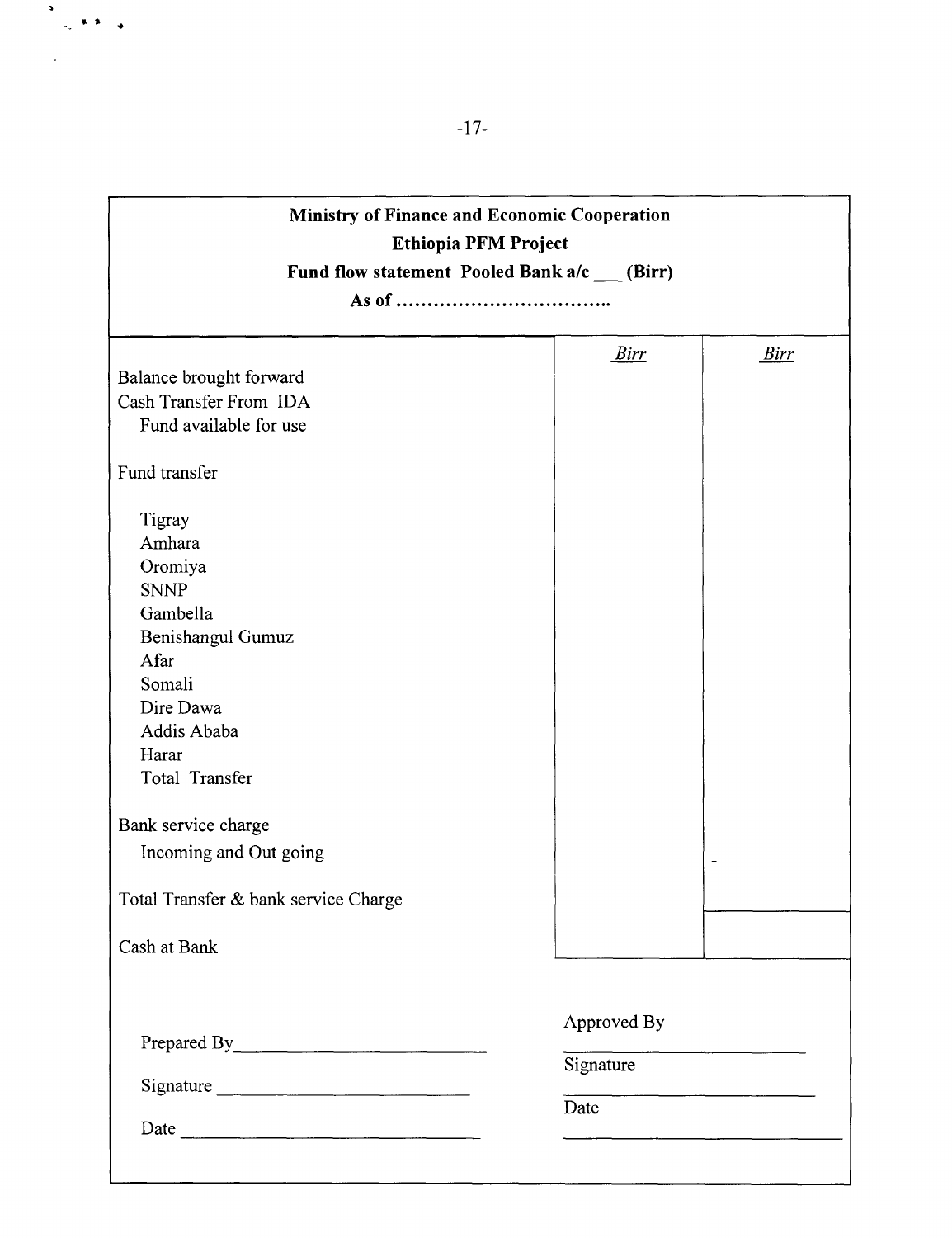# Ministry of Finance and Economic Cooperation Ethiopia PFM Project **STATEMENT** OF **FUND** FLOW **(IDA) DESIGNATED** DOLLAR **ACCOUNT NO.**

|                                                                                                                                                          |                                  | <b>USD</b> | <b>BIRR</b>    |  |  |
|----------------------------------------------------------------------------------------------------------------------------------------------------------|----------------------------------|------------|----------------|--|--|
| <b>OPENING BALANCE</b><br>Add : Receipt<br><b>Credit Fund Received</b><br><b>Fund Available for use</b>                                                  |                                  |            |                |  |  |
| <b>Less: Transfer and Expenditure</b><br>Transfer to pool birr account as at                                                                             |                                  |            |                |  |  |
| <b>Expenditures</b><br><b>Bank services Charges</b><br>Total transfer & expenditure                                                                      |                                  |            | $\blacksquare$ |  |  |
| closing balance                                                                                                                                          |                                  |            |                |  |  |
| Actual exchange rate of<br>closing balance /Leger birr account/<br>Add gain or (Loss) on Foreign exchange Gain<br>Balance After Gain of foreign exchange |                                  |            |                |  |  |
| Prepared<br>By<br>Signature<br>Date                                                                                                                      | Approved By<br>Signature<br>Date |            |                |  |  |
|                                                                                                                                                          |                                  |            |                |  |  |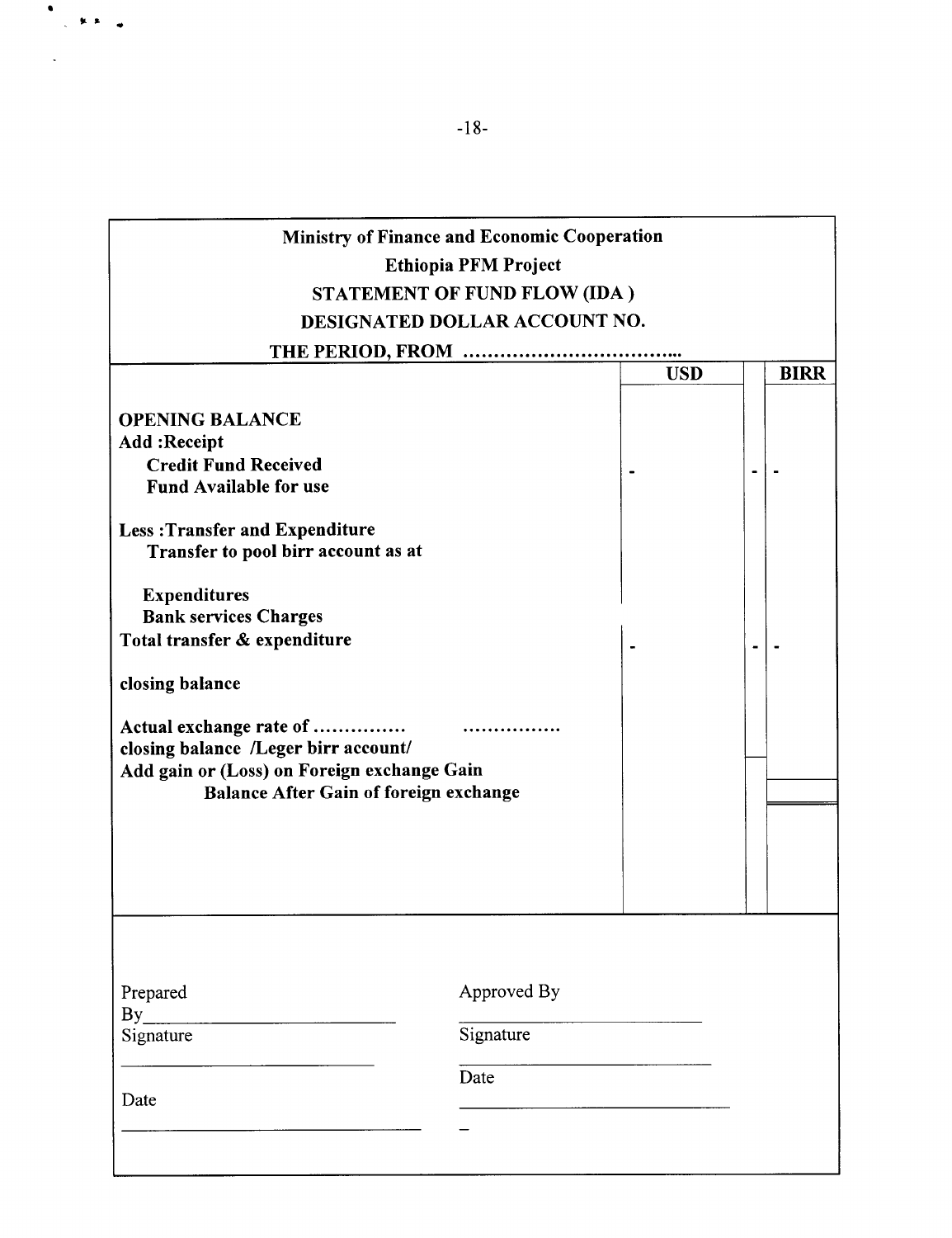| <b>Ministry of Finance and Economic Cooperation</b>      |                    |
|----------------------------------------------------------|--------------------|
| <b>Ethiopia PFM Project</b>                              |                    |
| STATEMENT OF CASH MOVMENT                                | <b>REGION</b>      |
|                                                          |                    |
|                                                          | At Regional office |
|                                                          | <u>Birr</u>        |
| <b>Opening Balance</b>                                   |                    |
| <b>Add:Cash transfers</b><br><b>Transfers from MOFEC</b> |                    |
| <b>Fund Available for use</b>                            |                    |
| Less: Expenditure                                        |                    |
| 1. Budget and Expenditure Management                     |                    |
| 1.1                                                      |                    |
| 1.2                                                      |                    |
| 2. Strengthening Accountability Institutions             |                    |
| 2.1                                                      |                    |
| 2.2<br>2.3                                               |                    |
| 3. Project management and Monitoring and                 |                    |
| evaluation                                               |                    |
| 3.1                                                      |                    |
| 3.2                                                      |                    |
|                                                          |                    |
| <b>Total expenditure</b>                                 |                    |
|                                                          |                    |
|                                                          |                    |
| <b>Closing balance</b>                                   |                    |
| <b>Breakdown of closing balance</b>                      |                    |
| <b>Cash and Bank balances</b>                            |                    |
| <b>Receivables</b>                                       |                    |
| Payables                                                 |                    |
| <b>Others</b>                                            |                    |
|                                                          |                    |
| <b>Total Closing Balance Balances</b>                    |                    |
|                                                          |                    |
| Signature                                                |                    |
|                                                          |                    |
|                                                          |                    |

小床  $\blacksquare$